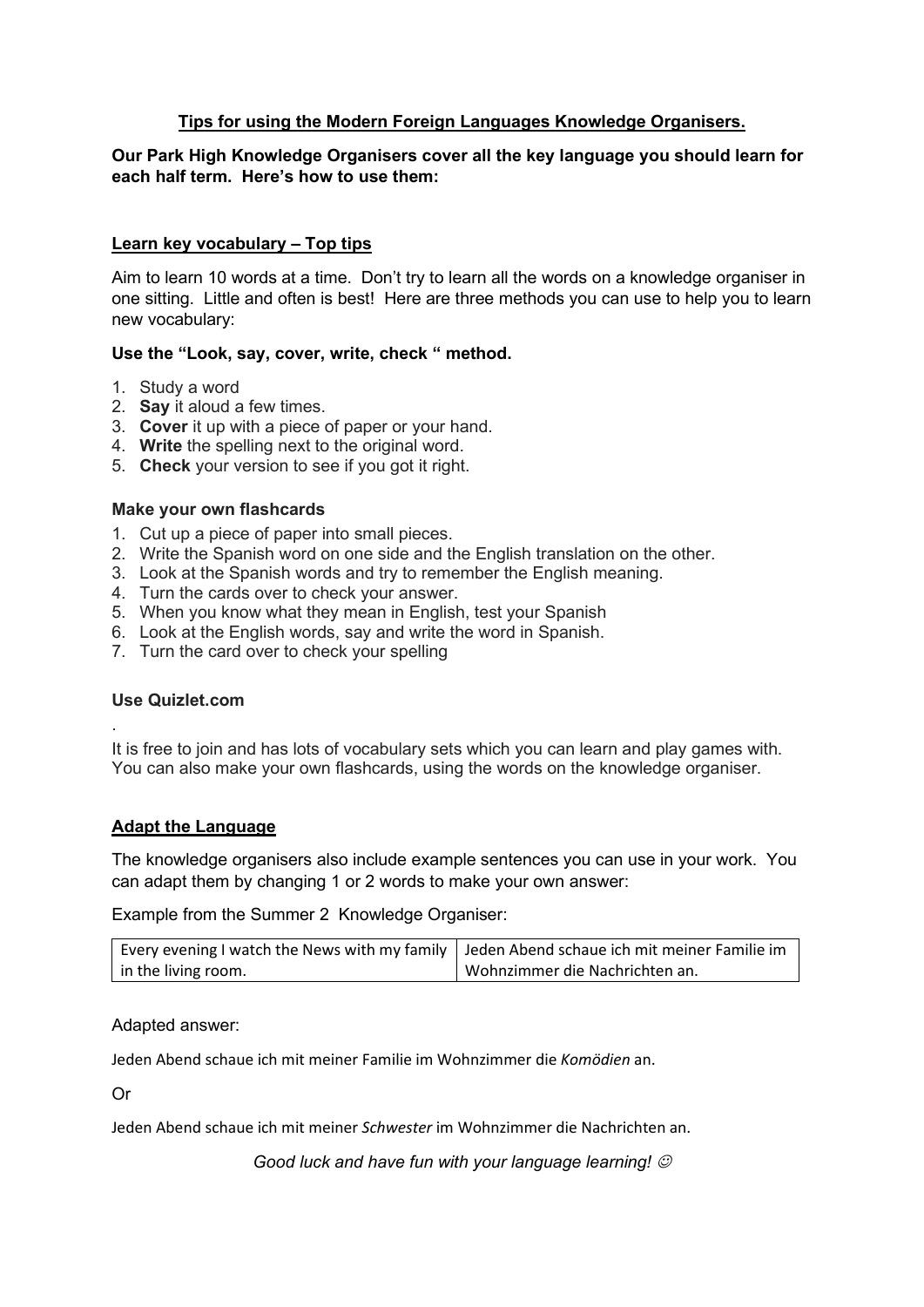# **Y8 Knowledge organiser – Autumn 1 DE Intensifiers / quantifiers**

#### **Wider family**

**Character description**

| Step-mother / step-father                | Stiefmutter / Stiefvater                         |
|------------------------------------------|--------------------------------------------------|
| Step-brother / step-sister               | Stiefbruder / Stiefsister                        |
| Great grandfather / Great grandmother    | Urgroßvater / Urgroßmutter                       |
| In-Laws                                  | Schwiegereltern                                  |
| Brother in law / sister in law           | der Schwager / die Schwägerin                    |
| husband / wife                           | der Ehemann / die Ehefrau                        |
| child/children                           | das Kind / die Kinder                            |
| son/daughter                             | der Sohn (die Söhne) / die Tochter (die Töchter) |
| Grand-child / grand-son / grand-daughter | das Enkelkind (die Enkelkinder, die Enkel) / der |
|                                          | Enkel / die Enkelin                              |

#### **Body parts**

| nice        | freundlich   |
|-------------|--------------|
| unfriendly  | unfreundlich |
| funny       | lustig       |
| boring      | langweilig   |
| intelligent | intelligent  |
| stupid      | doof         |
| polite      | höflich      |
| impolite    | unhöflich    |
| selfish     | egoistisch   |
| chatty      | gesprächig   |
| shy         | schüchtern   |

| Head         | Der Kopf               |
|--------------|------------------------|
| Shoulder     | Die Schulter / die     |
|              | Schultern              |
| <b>Knees</b> | Das Knie / die Knie    |
| Toes         | Der Zeh / die Zehen    |
| <b>Back</b>  | Der Rücken             |
| stomach      | Der Bauch / die Bäuche |
|              |                        |

## **Physical description**

| She has long hair. | Sie hat lange Haare |
|--------------------|---------------------|
| He has short hair. | Er hat kurze Haare. |
| curly /wavy hair   | lockige/wellige     |
|                    | Haare               |
| straight hair      | glatte Haare        |
| bald               | glatzköpfig         |
| head-scarf         | ein Kopftuch        |
| earrings           | Ohrringe            |
| make-up            | die Schminke        |
| beard              | der Bart            |
| glasses            | eine Brille         |
| freckles           | Sommersprossen      |
|                    |                     |

| very         | sehr          |
|--------------|---------------|
| sometimes    | manchmal      |
| always       | immer         |
| never        | nie           |
| a little bit | ein bißchen   |
| quite        | ziemlich      |
| usually $/$  | normalerweise |
| normally     |               |



#### **Illnesses**

| Myhurts.      | Meine…schmerzt  |
|---------------|-----------------|
|               | / tut weh.      |
| Head ache     | die             |
|               | Kopfschmerzen   |
| Tooth ache    | die             |
|               | Zahnschmerzen   |
| Tummy         | Bauchweh        |
| ache          |                 |
| I have a      | Ich habe ein    |
| broken leg.   | gebrochendes    |
|               | Bein.           |
| Burn          | Sonnenbrand     |
| I have cut    | Ich habe mir in |
| my finger.    | den Finger      |
|               | geschnitten.    |
| I have a sore | Ich habe        |
| throat.       | Halsweh.        |
| A cold        | Eine Erkältung  |
| The flu       | Die Grippe      |
| temperature   | Fieber          |
| Back ache     | Rückenschmerzen |

#### **Irregular Verbs Present Tense "to be"**

| l am          | ich bin                |
|---------------|------------------------|
| You are       | du bist                |
| He/she/one is | er / sie / es/ man ist |
| We are        | wir sind               |
| You are (pl)  | ihr seid               |
| They are      | sie / Sie sind         |
| (pl/formal)   |                        |

### **Irregular Verbs Present Tense "to have"**

| I have         | ich habe          |
|----------------|-------------------|
| You have       | du hast           |
| He/she/one has | er/sie/es/man hat |
| We have        | wir haben         |
| You have (pl)  | ihr seid          |
| They have      | sie / Sie sind    |
| (pl/formal)    |                   |

## **Verbs Present Tense**

| to wear               | tragen    |
|-----------------------|-----------|
| to find (for opinion) | finden    |
| to take               | nehmen    |
| to hurt               | schmerzen |
| to use                | benutzen  |

#### **Remedies**

| Drink more water.   | Trinke mehr Wasser.    |
|---------------------|------------------------|
| Take these tablets. | Nehme diese Tabletten. |
| Cough syrup         | der Hustensaft         |
| Stay in bed.        | Bleibe im Bett.        |
| Use this cream.     | Benutze diese Creme.   |
| In the morning      | morgens                |
| In the evening      | abends                 |
| Eat less sugar.     | Esse weniger Zucker.   |
| Exercise more.      | Mache mehr Sport.      |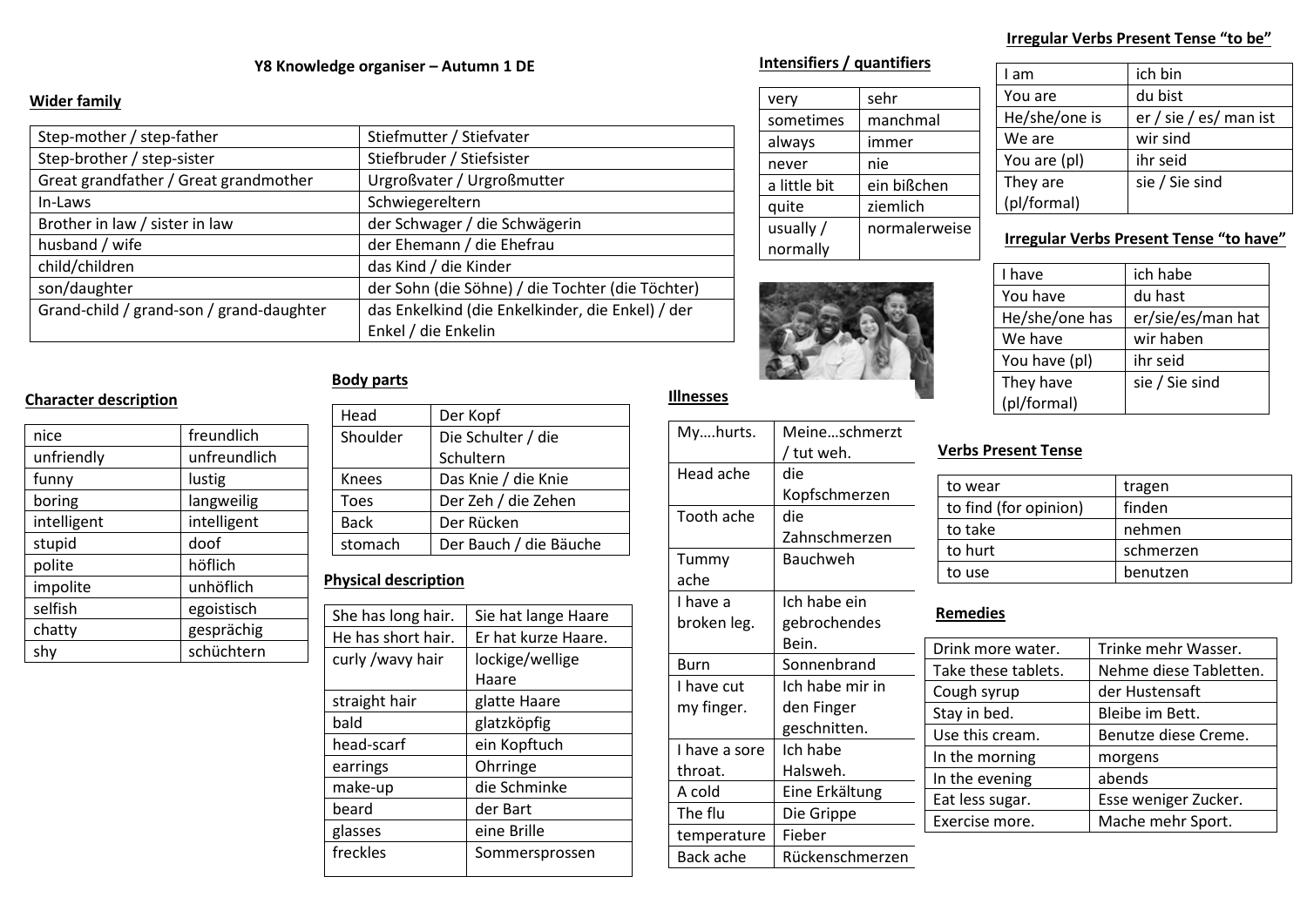## Year 8 Knowledge Organiser- Autumn 2 DE

#### **Daily routine - der Tagesablauf**

| Normally I wake up at 7 o'clock.            | Normalerweise wache ich um sieben Uhr auf.        |
|---------------------------------------------|---------------------------------------------------|
| I usually get up at 7.30am.                 | Ich stehe üblicherweise um halb acht auf.         |
| Then I have a shower.                       | Dann dusche ich (mich).                           |
| I have breakfast at 8 in the morning.       | Ich frühstücke morgens um acht.                   |
| I eat cereal with a cup of hot chocolate.   | Ich esse Müsli mit einer Tasse heiße Schokolade.  |
| We go to school by bus.                     | Wir fahren mit dem Bus zur Schule.                |
| I would like to book a table for 2 people.  | Ich würde gerne einen Tisch für zwei Personen     |
|                                             | reservieren.                                      |
| Could I please have a table on the terrace? | Kann ich bitte einen Tisch auf der Terasse haben? |
| On [week day] for xxx o'clock.              | Am [week day] für xxx Uhr.                        |
| Can I have the bill, please?                | Kann ich die Rechnung bitte haben?                |

## **Food items - Lebensmittel**

| Banana (s)    | die Banane / Bananen   |
|---------------|------------------------|
| Apple (s)     | der Apfel (Äpfel)      |
| Pear (s)      | die Birne (Birnen)     |
| Strawberry    | die Erdbeere           |
| (ies)         | (Erdbeeren)            |
| Melon (s)     | die Melone (Melonen)   |
| Carrot (s)    | die Karotte (Karotten) |
| Cucumber (s)  | die Gurke (Gurken)     |
| Salad         | der Salat              |
| Sweet         | die Paprika            |
| peppers       |                        |
| Fish          | der Fisch              |
| Meat          | das Fleisch            |
| Chocolate     | der Schokoladenkuchen  |
| cake          |                        |
| <b>Bread</b>  | das Brot (Brote)       |
| Cheese        | der Käse               |
| Ham           | der Schinken           |
| <b>Butter</b> | die Butter             |
| Honey         | der Honig              |
| Jam           | die Marmelade          |
| Chicken       | das Hähnchen           |
| Fruit         | das Obst               |
| vegetables    | das Gemüse             |

| I love       | Ich liebe        |
|--------------|------------------|
| I like       | Ich mag          |
| I hate       | Ich hasse        |
| I don't mind | Es ist mir egal. |
| I prefer     | Ich maglieber.   |
| My           | Mein Lieblings   |
| favourite    |                  |
| because      | den / da / weil  |

## **Meal times in TL countries**

| <b>Breakfast</b> | das Frühstück        | Eating Out - zum Essen ausgehen |                 |
|------------------|----------------------|---------------------------------|-----------------|
| Lunch            | das Mittagessen      | Waiter/waitress                 | der Kellner/die |
| Tea / Coffee     | Tee/Kaffee           |                                 | Kellnerin       |
| Dinner           | das Abendessen       | Table                           | der Tisch       |
| Snack            | die Zwischenmahlzeit | In the corner                   | in der Ecke     |
|                  |                      |                                 |                 |
|                  |                      | On the balcony                  | auf dem Balkon  |



| f                                    |  |  |  |
|--------------------------------------|--|--|--|
|                                      |  |  |  |
|                                      |  |  |  |
|                                      |  |  |  |
|                                      |  |  |  |
|                                      |  |  |  |
|                                      |  |  |  |
|                                      |  |  |  |
|                                      |  |  |  |
|                                      |  |  |  |
|                                      |  |  |  |
| Eating Out - zum Essen ausgehen      |  |  |  |
|                                      |  |  |  |
|                                      |  |  |  |
| Zwischenmahlzeit<br>zu sich nehmen / |  |  |  |

einem Fenster

Near a window  $\parallel$  in der Nähe von

For 5 people | für 5 Personen On the terrace  $\vert$  auf der Terasse The bill and die Rechnung The menu and die Speisekarten

#### **Key Verbs - Past Tense**

| I ate      | Ich habegegessen.  |
|------------|--------------------|
| I drank    | Ich habegetrunken. |
| I got up   | Ich bin            |
|            | aufgestanden.      |
| I left the | Ich bin umaus dem  |
| house at   | Haus gegangen.     |
| I walked   | Ich bin gelaufen.  |

#### **Key Verbs - Future Tense**

| h würde gerne einen Tisch für zwei Personen      | on       |                | I will go to school. | Ich werde in die      |
|--------------------------------------------------|----------|----------------|----------------------|-----------------------|
| eservieren.                                      | To eat   | essen          |                      | Schule gehen.         |
| ann ich bitte einen Tisch auf der Terasse haben? | To drink | trinken        | He will take the     | Er wird mit dem Auto  |
| m [week day] für xxx Uhr.                        | To leave | aus dem Haus   | car.                 | fahren.               |
| ann ich die Rechnung bitte haben?                | the      | gehen          | She will have        | Sie wird mittagessen. |
|                                                  | house    |                | lunch.               |                       |
|                                                  | To take  | den Bus nehmen | We will leave the    | Wir werden umdas      |
| <b>Opinions</b>                                  | the bus  |                | house at             | Haus verlassen.       |
| .<br>. .                                         | To walk  | laufen         |                      |                       |

## **Reflexive Verbs**

| I wash myself.         | Ich wasche mich.     |
|------------------------|----------------------|
| I have a shower.       | Ich dusche.          |
| I put my clothes on.   | Ich ziehe mich an.   |
| I put make-up on.      | Ich schminke mich.   |
| Then I brush my teeth. | Dann putze ich meine |
|                        | Zähne.               |

#### **Christmas Traditions - Weihnachtsbräuche**

| December          | Dezember                 |
|-------------------|--------------------------|
| Christmas Tree    | der Weihnachtsbaum       |
| Presents          | das Geschenk/die         |
|                   | Geschenke                |
| Saint Nicolas     | <b>Nikolaus</b>          |
| Decoration        | Schmuck                  |
| Turkey with gravy | Pute mit                 |
| I wrap presents.  | Ich packe Geschenke      |
|                   | ein.                     |
| We unwrap gifts.  | Wir machen Geschenke     |
|                   | auf.                     |
| We go to church.  | Wir gehen in die Kirche. |
|                   |                          |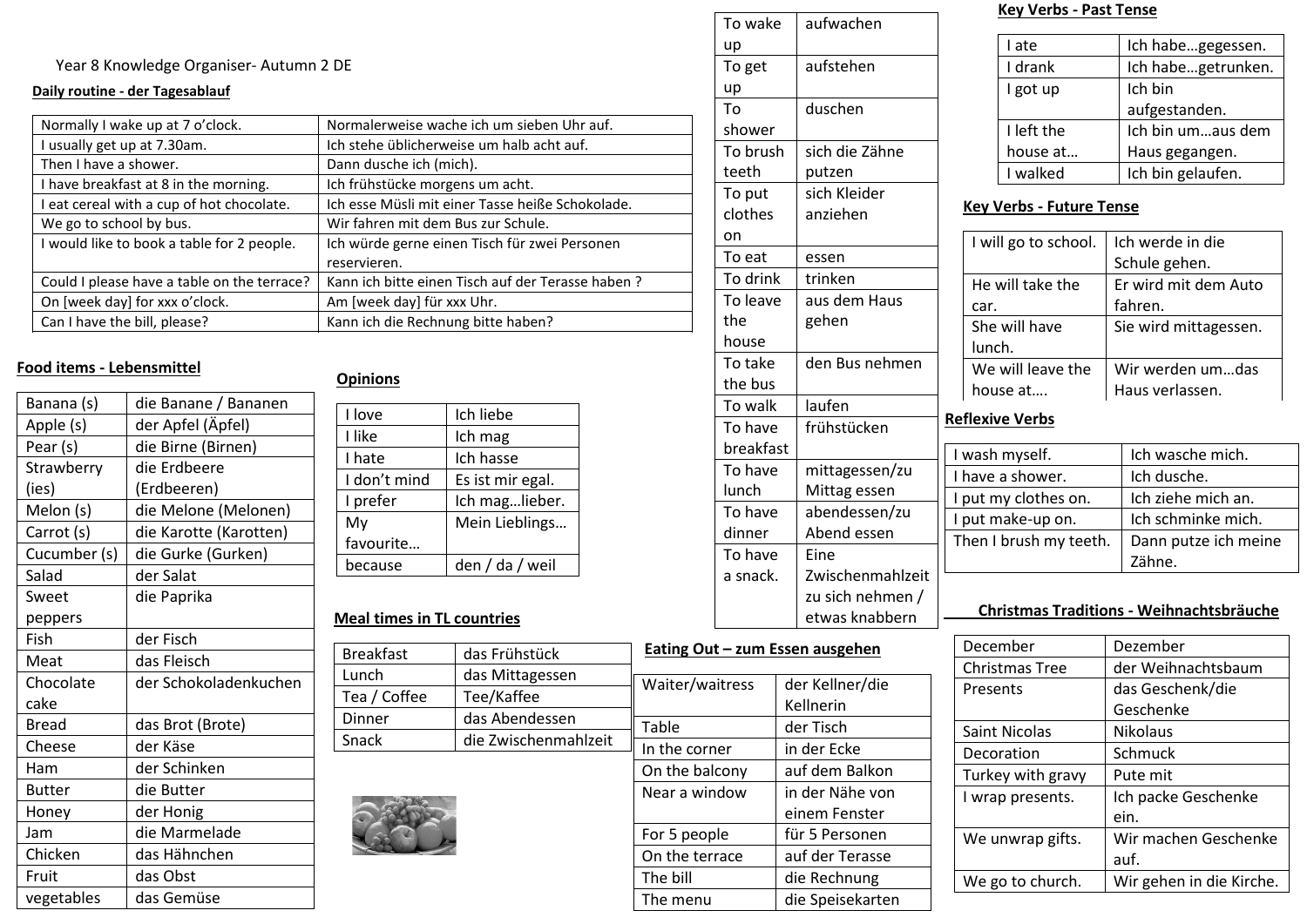## **Y8 Knowledge organiser – Spring 1 DE**



## **Facilities in town**

| In my neighbourhood there is a swimming  | In meiner Nachbarschaft gibt es ein Schwimmbad.  |
|------------------------------------------|--------------------------------------------------|
| pool.                                    |                                                  |
| There is a park near my house.           | Es gibt einen Park in der Nähe meines Hauses.    |
| Where is the cinema?                     | Wo ist das Kino?                                 |
| The bowling alley is in the town centre. | Die Kegelbahn ist in der Stadtmitte.             |
| The supermarket is on the outskirts.     | Der Supermarkt ist am Stadtrand.                 |
| The shopping centre is big.              | Das Einkaufszentrum ist groß.                    |
| My town has a lot of shops.              | Meine Stadt hat viele Geschäfte.                 |
| The town hall is in the city.            | Das Rathaus ist in der Stadt.                    |
| The police station is in the suburbs.    | Die Polizeiwache ist im Außenbezirk.             |
| The hospital is near my house.           | Das Krankenhaus ist in der Nähe von meinem Haus. |
| There is no park in my town.             | In meiner Stadt gibt es keinen Park.             |
| The sports centre is next to the river.  | Das Sportzentrum ist neben dem Fluß.             |

## **Connectives**

| and         | und          |
|-------------|--------------|
| or          | oder         |
| but         | aber         |
| also        | auch         |
| in addition | außerdem     |
| (and) then  | und dann     |
| however     | jedoch       |
| because     | denn/weil/da |
| although    | obwohl       |
|             |              |

## **"to live"**

| To live         | Wohnen/leben   |
|-----------------|----------------|
| I live          | ich wohne      |
| You live        | du wohnst      |
| He/she lives    | er/sie wohnt   |
| We live         | wir wohnen     |
| You (pl) live   | ihr wohnt      |
| They live       | Sie / sie      |
|                 | wohnen         |
| I like to live  | Ich wohne gern |
| I would like to | Ich würde      |
| live            | gernwohnen.    |

#### Regular verbs – the present tense

|        |         | <b>Verb endings</b> |
|--------|---------|---------------------|
|        | ich     | -е                  |
| You    | Du      | -et                 |
| He/she | er/sie  | -е                  |
| We     | wir     | -en                 |
| You    | ihr     | -е                  |
| they   | Sie/sie | -en                 |

#### **Activities**

| You can             | Man kann                  |
|---------------------|---------------------------|
| Go for a walk       | spazieren gehen           |
| Visit the monuments | Denkmäler besichtigen     |
| Go to the swimming  | ins Schwimmbad gehen / in |
| pool/park           | den Park gehen            |
| Go shopping         | einkaufen gehen           |
| Eat out             | essen gehen               |
| Go bowling          | kegeln gehen              |
| Bike ride           | Fahrrad fahren            |

## **Places**

| in town             | in der Stadt         |  |
|---------------------|----------------------|--|
| In the town centre  | im Stadtzentrum      |  |
| in the country side | auf dem Land         |  |
| in the suburbs      | in den Vororten      |  |
| in the mountains    | in den Bergen        |  |
| near the sea side   | in der Nähe vom Meer |  |
| next to a river     | neben einem Fluß     |  |
| in a village        | in einem Dorf        |  |
| In the city         | in der Stadt         |  |
|                     |                      |  |

## **Description of town**

## **Opinions**

| small / big        | klein/groß            |
|--------------------|-----------------------|
| quiet / busy       | ruhig/geschäftig      |
| modern/old         | mModern/alt           |
| interesting/boring | interesant/langweilig |
| picturesque        | malerisch             |
| pretty/ugly        | schön/häßlich         |
| wonderful          | traumhaft/wunderbar   |
| gorgeous           | wunderschön           |

| I like        | Ich mag           |
|---------------|-------------------|
| I hate        | Ich hasse         |
| I love        | Ich liebe         |
| I don't mind  | Es ist mir egal.  |
| I can't stand | Ich kannnicht     |
|               | leiden.           |
| I prefer      | Ich maglieber/ich |
|               | bevorzuge         |
|               |                   |

#### **Irregular Verbs Present Tense "to have"**

| I have        | Ich habe          |
|---------------|-------------------|
| You have      | Du hast           |
| He/she/it/one | Er/sie/es/man hat |
| has           |                   |
| We have       | Wir haben         |
| You have (pl) | Ihr habt          |
|               |                   |

#### **Irregular Verbs Present Tense "to be"**

| I am         | Ich bin           |
|--------------|-------------------|
| You are      | Du bist           |
| He/she/it    | Er/sie/es/man ist |
| /one is      |                   |
| We are       | Wir sind          |
| You are (pl) | Ihr seid          |
| They are     | Sie/sie sind      |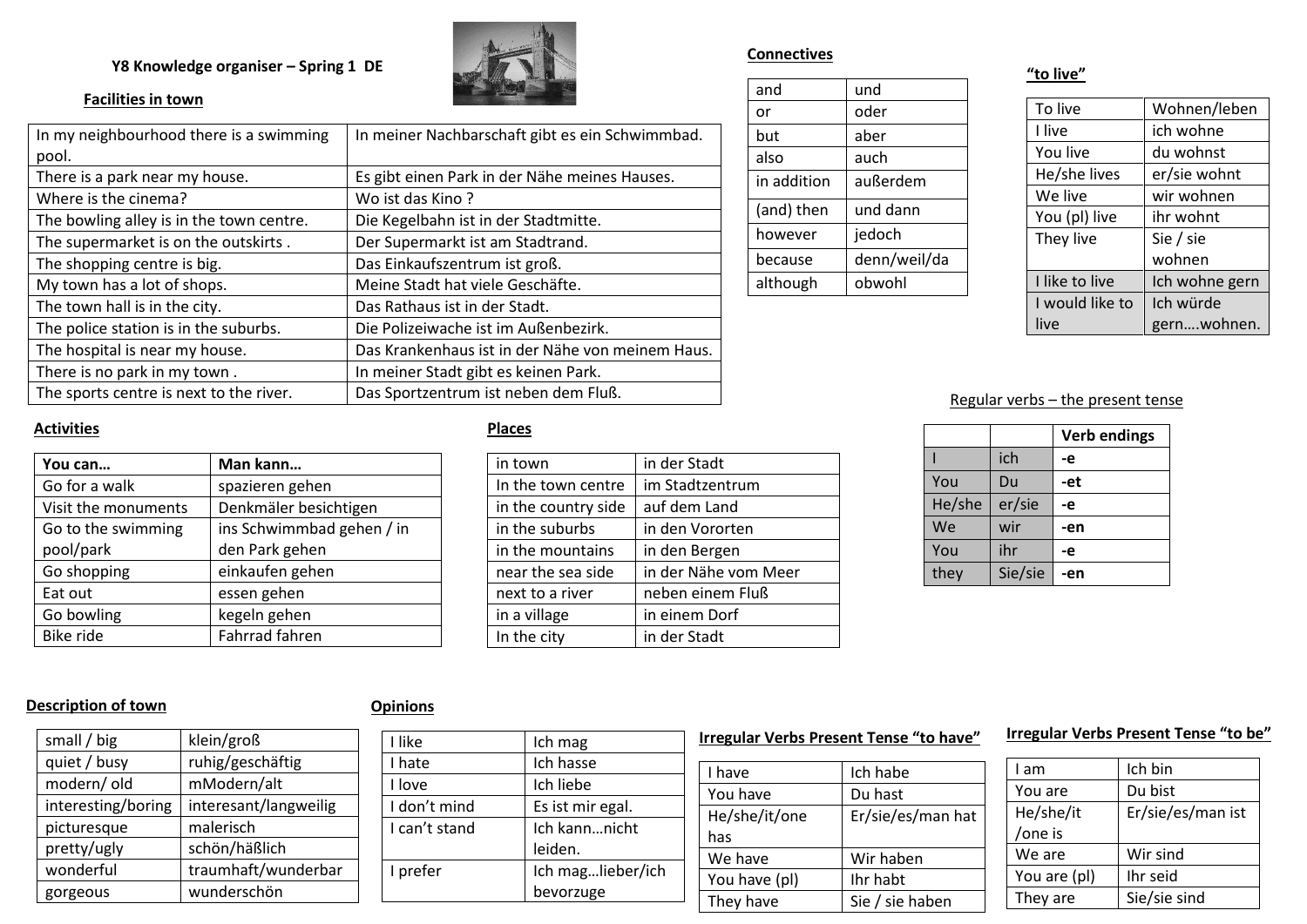#### **Y8 Knowledge organiser Spring 2 DE – My school (meine Schule)**

#### School routines-der Schultag

| Die Schule fängt um halb neun an.                |
|--------------------------------------------------|
| Der Unterricht endet um halb vier.               |
| Wir haben um halb elf Pause.                     |
| Die Mittagspause ist um ein Uhr.                 |
| Wir haben eine Stunde Mittagspause.              |
| Wir haben jeden Dienstag Schülerversammlung.     |
| Mein Lehrer macht morgens die Anwesenheitsliste. |
| In der Mittagspause plaudere ich mit Freunden.   |
| Ich liebe Geschichte, weil es nützlich ist.      |
| Ich liebe Mathe, da es mir viel hilft.           |
|                                                  |

#### Jobs - Berufe

| A teacher       | ein Lehrer/eine Lehrerin   |                         |
|-----------------|----------------------------|-------------------------|
| A lawyer        | ein Rechtsanwalt/-anwältin | I                       |
| A doctor        | Arzt/Ärztin                | ł                       |
| A nurse         | Krankenpfleger/-schwester  |                         |
| An engineer     | Ingenieur/Ingenieurin      | $\overline{1}$          |
| An architect    | Architekt/Architektin      |                         |
| A salesperson   | Verkäufer/Verkäuferin      |                         |
| A pharmacist    | Apotheker/Apothekerin      |                         |
| A baker         | Bäcker/Bäckerin            |                         |
| A builder       | Bauarbeiter/Bauarbeiterin  | Facilities - Einrichtun |
| A farmer        | Bauer/Bäurin               |                         |
| A civil servant | Beamter/Beamtin            | There is/are            |
| A postman/a     | Postbote/Postbotin         | a playground            |
| postwoman       |                            | a reception             |
| A butcher       | Metzger/Metzgerin          | a sports hall           |
| A firefighter   | Feuerwehrmann              |                         |
| A hairdresser   | Friseur (Frisör)/Friseuse  | a classroom             |
| A chef          | Koch/Köchin                | a laboratory            |
| A police        | Polizist/Polizistin        | a library               |
| officer         |                            | the staff room          |
| An actor        | Schauspieler/-spielerin    | a canteen               |
| A plumber       | Installateur               | a basketball court      |
|                 |                            |                         |

## Verbs

| I wear         | Ich trage      |
|----------------|----------------|
| He/she wears   | Er/sie trägt   |
| I study        | Ich lerne      |
| He/she studies | Er / sie lernt |
| I have         | Ich habe       |
| He/she has     | Er/sie hat     |
| To teach       | unterrichten   |
| To learn       | lernen         |
| To study       | studieren      |
|                |                |

#### ngen

|  | There is/are       | Es gibt            |
|--|--------------------|--------------------|
|  | a playground       | einen Schulhof     |
|  | a reception        | einen Empfang      |
|  | a sports hall      | eine Sporthalle    |
|  | a classroom        | ein Klassenzimmer  |
|  | a laboratory       | ein Labor          |
|  | a library          | eine Bücherei      |
|  | the staff room     | ein Lehrerzimmer   |
|  | a canteen          | eine Kantine       |
|  | a basketball court | ein Basektballfeld |

#### Near Future tense

| I'm going to study           | Ich werdelernen /      |
|------------------------------|------------------------|
|                              | studieren.             |
| You are going to study       | Du wirstlernen.        |
| He/she/one is going to study | Er/sie/man wirdlernen. |
| We are going to study        | Wir werdenlernen.      |
| You (plural) are going to    | Ihr werdetlernen.      |
| study                        |                        |
| They are going to study      | Sie/sie werdenlernen.  |

## Connectives

Clothing – die Kleidung

I wear... | Ich trage... a shirt | ein Hemd a tie eine Krawatte some trousers  $\vert$  eine Hose a skirt | einen Rock a jumper | einen Pulli some shoes schuhe some socks socken a blazer einen Blazer

 $\mathbf \Theta$ **BACABLE** 

| and         | und       |
|-------------|-----------|
| or          | oder      |
| but         | aber      |
| also        | auch      |
| in addition | außerdem  |
| (and) then  | und dann  |
| however     | jedoch    |
| because     | weil / da |
| because     | denn      |
| although    | obwohl    |
|             |           |

#### Time phrases

| Normally  | normalerweise |
|-----------|---------------|
| often     | oft           |
| Sometimes | manchmal      |
| Always    | immer         |
| Never     | nie           |

#### Plans for the future-Zukunftspläne

| I'm going to study | Ich werdeIernen.                              |
|--------------------|-----------------------------------------------|
| I'm going to be    | Ich werde                                     |
|                    | I'm going to work as   Ich werde alsarbeiten. |
| I want to be       | Ich möchtewerden.                             |

#### Giving opinions

| I like        | Ich mag               |
|---------------|-----------------------|
| I don't like  | Ich magnicht.         |
| I love        | Ich liebe             |
| I hate        | Ich hasse             |
| I think that  | Ich denke, daß        |
| I can't stand | Ich kannnicht leiden. |
| I prefer      | Ich maglieber.        |
| I'd say that  | Ich würde sagen, daß  |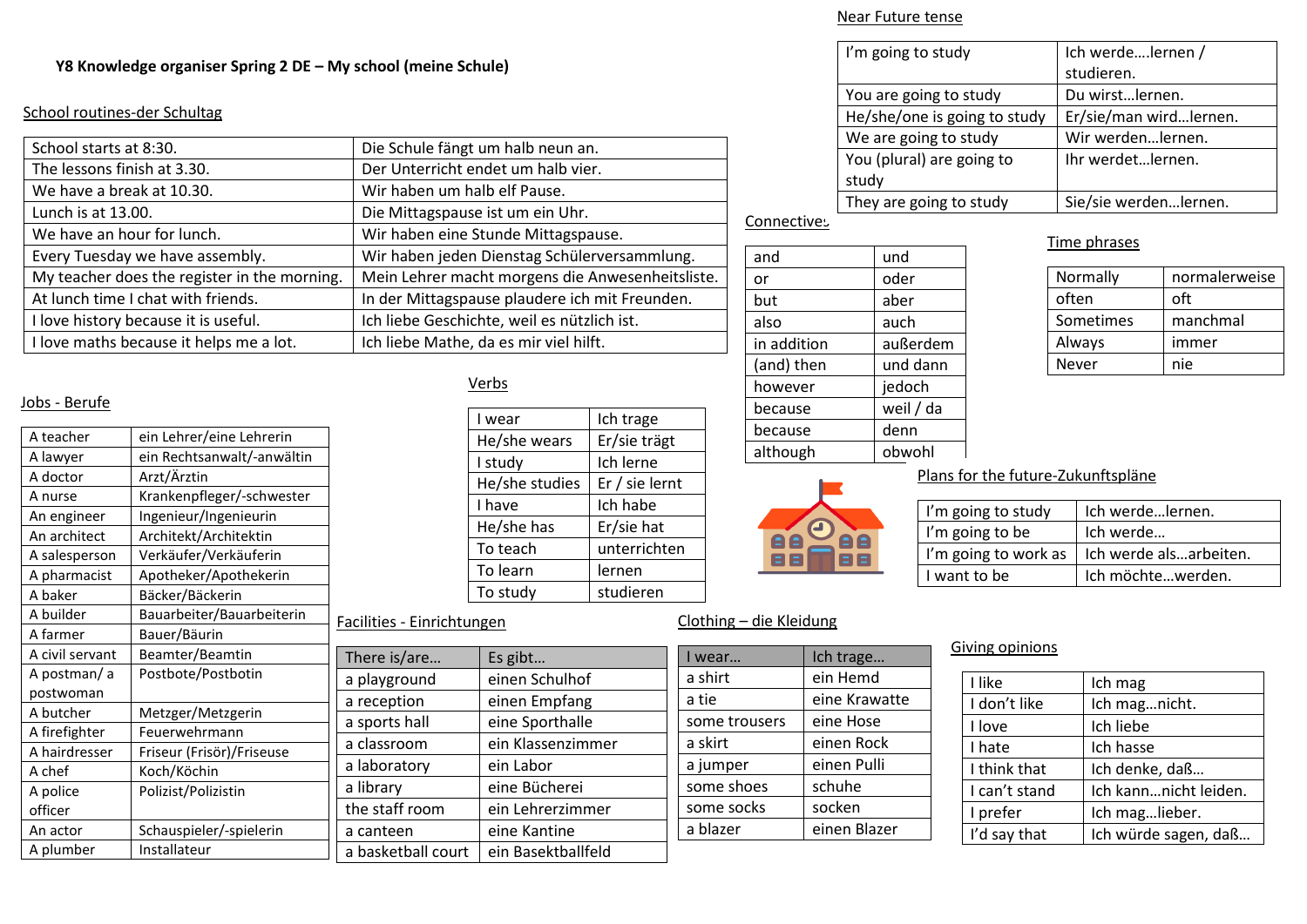#### Connectives

#### **Y8 Knowledge organiser – Summer 1 DE**

#### **Model sentences**

| Normally I go on holiday to Italy.        | Normalerweise gehe ich im Urlaub nach Italien. |
|-------------------------------------------|------------------------------------------------|
| I also go to Berlin in Germany.           | Ich gehe auch nach Berlin in Deutschland.      |
| Last year I went to                       | Letztes Jahr bin ich nachgegangen.             |
| I want to go to France.                   | Ich möchte nach Frankreich gehen.              |
| We went to the USA.                       | Wir sind in die USA gefahren.                  |
| The journey was boring.                   | Die Reise war langweilig.                      |
| I like Spain because it is sunny.         | Ich liebe Spanien, weil es sonnig ist.         |
| The thing I liked most was the landscape. | Was ich am meisten mochte war die Landschaft.  |
| I love the food.                          | Ich liebe das Essen.                           |
| The thing I like the least the weather.   | Was ich am wenigsten mag ist das Wetter.       |
| Next year I would like to go to           | Nächstes Jahr würde ich gerne nachgehen.       |

| and         | und      |
|-------------|----------|
| or          | oder     |
| but         | aber     |
| also        | auch     |
| in addition | außerdem |
| (and) then  | und dann |
| however     | jedoch   |
| because     | weil/da  |
| because     | fenn     |
| although    | jedoch   |



## Past Tense

| I went          | Ich bingegangen.   |
|-----------------|--------------------|
| I travelled     | Ich bingereist.    |
| I stayed        | Ich habegewohnt.   |
| I ate           | Ich habegegessen.  |
| I drank         | Ich                |
|                 | habegetrunken.     |
| I sunbathed     | Ich habe mich      |
|                 | gesonnt.           |
| <b>Lrelaxed</b> | Ich habe mich      |
|                 | entspannt.         |
| I played        | Ich habegespielt   |
| I visited       | Ich habe besucht.  |
| I did           | Ich habe           |
| sightseeing     | Sehenswürdigkeiten |
|                 | besichtig.         |
| I did nothing   | Ich habe nichts    |
|                 | gemacht.           |

#### Questions

| How?          | Wie ?           |
|---------------|-----------------|
| When?         | Wann ?          |
| Where?        | Wo ?            |
| How long?     | Für wie lang?   |
| Who?          | Wer ?           |
| Describe      | Beschreibe      |
| What?         | Was ?           |
| At what time? | Um wieviel Uhr? |

#### Transport -Transportmittel

| By car         | Mit dem    |
|----------------|------------|
|                | Auto       |
| By plane       | …dem       |
|                | Flugzeug   |
| By boat        | dem Schiff |
| By coach       | …dem       |
|                | Reisebus   |
| By bus         | …dem Bus   |
| By underground | der U-Bahn |
| By train       | dem Zug    |

## **Grammar note**

**When you say you are going to a country, you need to use the correct preposition.**

- normally "nach" (Ich fahre nach Deutschland I go to Germany)
- **if the country is feminine (die Schweiz, die Türkei) or plural (die Vereinigten Staaten), use "in die" :** Ich werde in die Karibik fahren. Wir werden auf die Malediven fliegen.

#### Countries-Länder

| Australia | Australien   |
|-----------|--------------|
| Italy     | Italien      |
| France    | Frankreich   |
| Germany   | Deutschland  |
| Poland    | Polen        |
| Pakistan  | Pakistan     |
| Romania   | Rumänien     |
| Scotland  | Schottland   |
| America   | Amerika      |
| Greece    | Griechenland |
| Ireland   | Irland       |

## Holiday description-Urlaubsbeschreibung

| It was            | Es war                   |
|-------------------|--------------------------|
| fantastic         | fantastisch              |
| exciting          | aufregend                |
| relaxing          | entspannend/erholend     |
| A good experience | eine gute Erfahrung      |
| A bad experience  | eine schlechte Erfahrung |
| unforgettable     | unvergesslich            |
|                   |                          |

# Weather-das Wetter

| Es ist sonnig.    |
|-------------------|
| Es ist heiß.      |
| Es ist kalt.      |
| Es ist windig/Es  |
| windet.           |
| Es schneit.       |
| Es regnet.        |
| Es war sonnig.    |
| Es war kalt.      |
| Es hat geregnet.  |
| Es hat geschneit. |
|                   |

#### Time phrases

| Next year          | Nächstes Jahr      |
|--------------------|--------------------|
| In the future      | In der Zukunft     |
| When I'm older     | Wenn ich älter bin |
| After my exams     | Nach meinen        |
|                    | Prüfungne          |
| 5 years ago        | Vor fünf Jahren    |
| Last year          | Letztes Jahr       |
| When I was younger | Als ich jünger war |